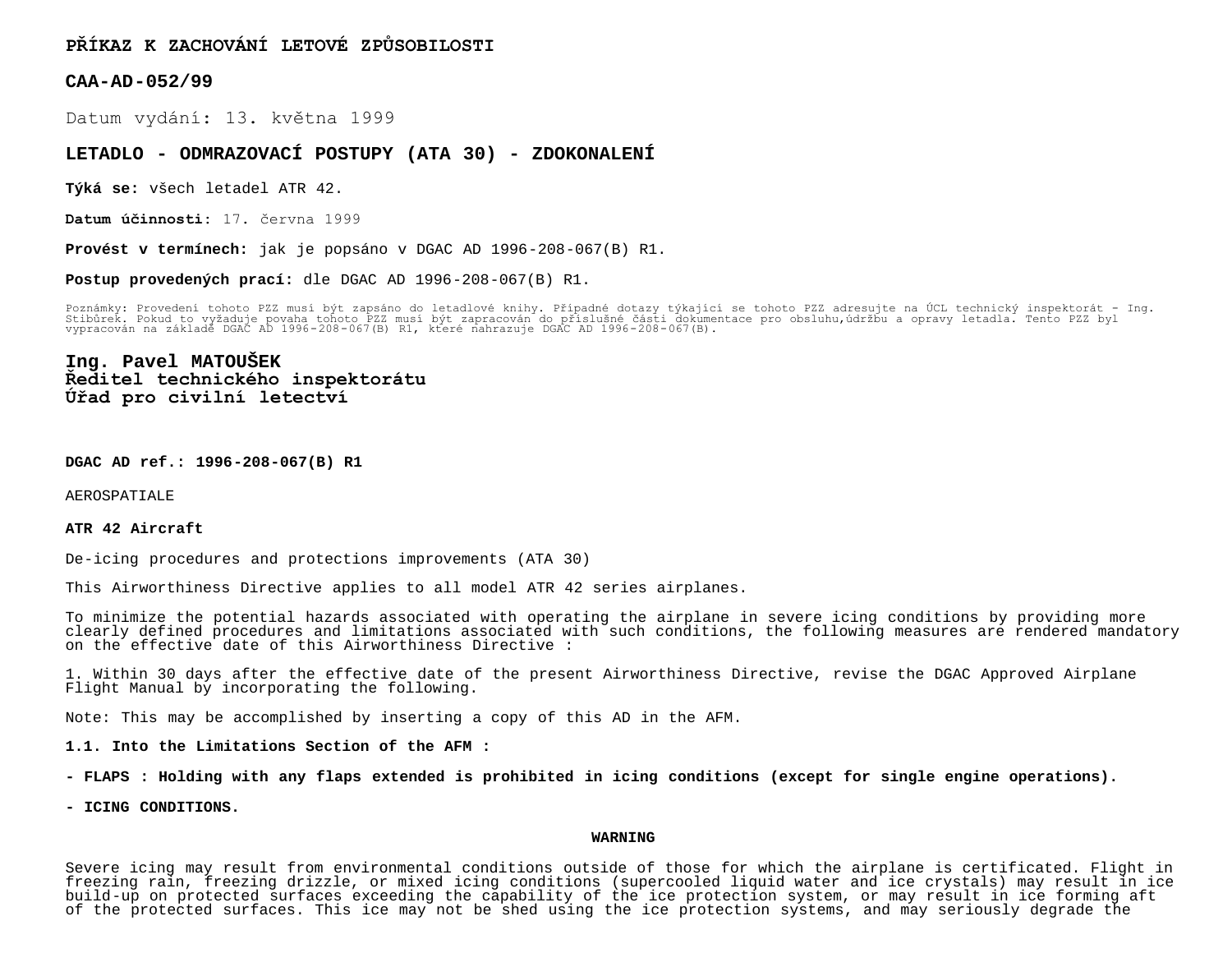performance and controllability of the airplane.

- During flight, severe icing conditions that exceed those for which the airplane is certificated shall be determined by the following visual cue. If the following visual cue exists, immediately request priority handling from Air Traffic Control to facilitate a route or an altitude change to exit the icing conditions.

- Severe icing is characterized by ice covering all or a substantial part of the unheated portion of either forward side window, possibly associated with water splashing and streaming on the windshield

- Since the autopilot may mask tactile cues that indicate adverse changes in handling characteristics, use of the autopilot is prohibited when the visual cue specified above exists, or when unusual lateral trim requirements or autopilot trim warnings are encountered while the airplane is in icing conditions.

- All icing detection lights must be operative prior to flight into icing conditions at night. (Note : this supersedes any relief provided by the Master Minimum Equipment List (MMEL)).

- The ice detector must be operative for flight into icing conditions.

#### **1.2. Into the Procedures Section of the AFM :**

#### **THE FOLLOWING MAY BE USED AS SECONDARY INDICATIONS OF SEVERE ICING CONDITIONS**

- Unusually extensive ice accreted on the airframe in areas not normally observed to collect ice.

- Accumulation of ice on the lower surface of the wing aft of the protected area.

- Accumulation of ice on the propeller spinner farther aft than normally observed.

## **THE FOLLOWING WEATHER CONDITIONS MAY BE CONDUCIVE TO SEVERE IN-FLIGHT ICING:**

- Visible rain at temperatures close to 0 degrees Celsius ambient air temperature.

- Droplets that splash or splatter on impact at temperatures close to 0 degrees Celsius ambient air temperature.

## **PROCEDURES FOR EXITING THE SEVERE ICING ENVIRONMENT :**

These procedures are applicable to all flight phases from takeoff to landing. Monitor the ambient air temperature.

While severe icing may form at temperatures as cold as - 18 degrees Celsius, increased vigilance is warranted at temperatures around freezing with visible moisture present. If the visual cue specified in the Limitations Section of the AFM for identifying severe icing conditions is observed, accomplish the following :

- Immediately request priority handling from Air Traffic Control to facilitate a route or an altitude change to exit the severe icing conditions in order to avoid extended exposure to flight conditions more severe than those for which the airplane has been certificated.

- Avoid abrupt and excessive manoeuvring that may exacerbate control difficulties.

- Do not engage the autopilot.

- If the autopilot is engaged, hold the control wheel firmly and disengage the autopilot.
- If an unusual roll response or uncommanded roll control movement is observed, reduce the angle-of-attack.
- If the flaps are extended, do not retract them until the airframe is clear of ice.
- Report these weather conditions to Air Traffic Control.

2. Before December 31, 1996 install the extended boots by applying Aerospatiale Modification no 4222 in accordance with ATR Service Bulletin no 42-57-0043.